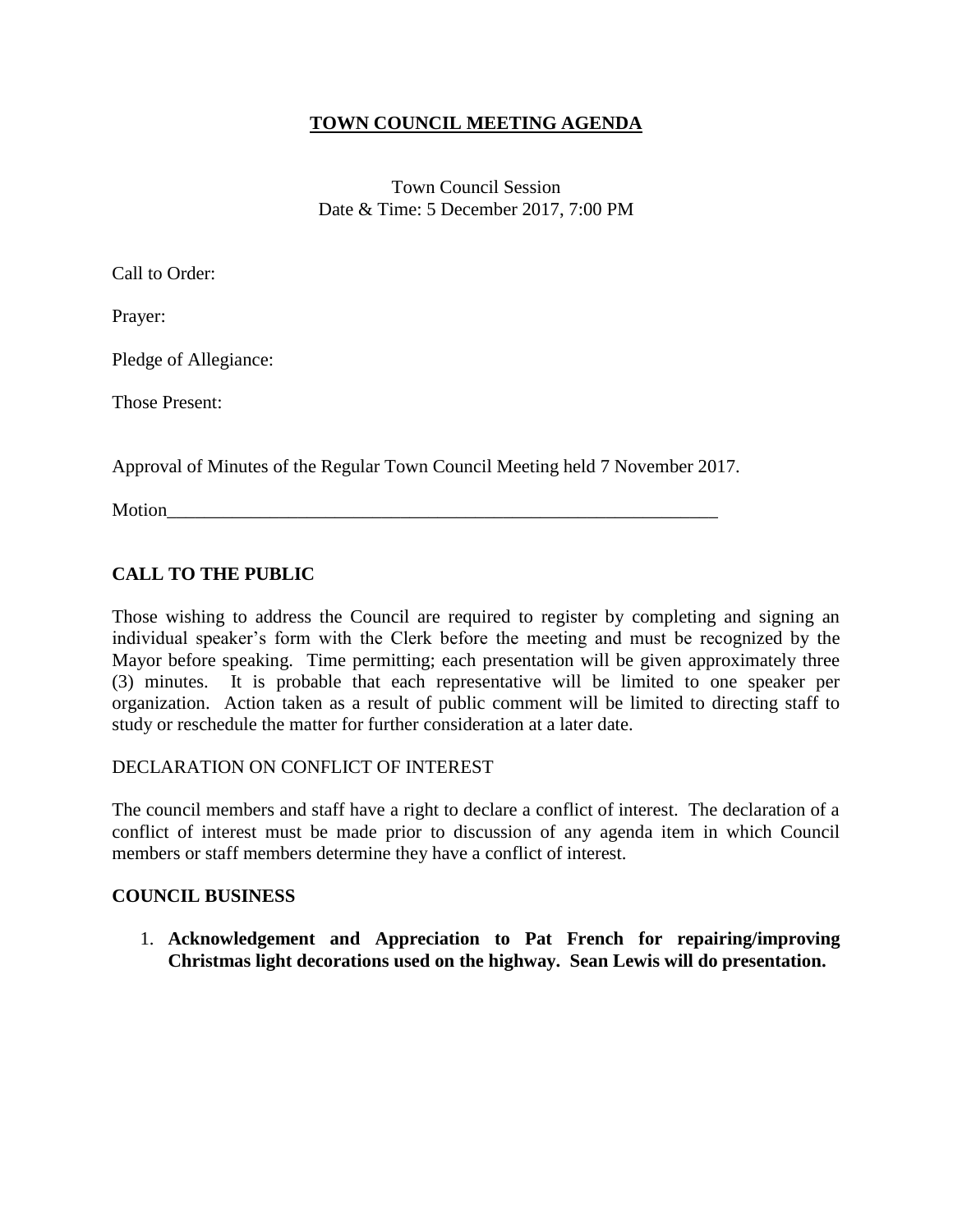2. Discussion and possible decision to enter into an IGA re: Magistrate Court. Sean Lewis will address the council.

3. Discussion and possible decision re: 1<sup>st</sup> Annual Pima Town Christmas Tree Lighting. Mayor Fletcher will address the council. 4. Discussion and possible decision re: Bump Stock Resolution. Sean Lewis will address the council. Discussion: Motion and the set of the set of the set of the set of the set of the set of the set of the set of the set of the set of the set of the set of the set of the set of the set of the set of the set of the set of the set of th 5. Update on Town Cleanup. Sean Lewis will address the council. 6. Discussion and possible decision to approve Vacation Time Buy Back. Sean Lewis will address the council. Discussion: New York Contract the Contract of the Contract of the Contract of the Contract of the Contract of the Contract of the Contract of the Contract of the Contract of the Contract of the Contract of the Contract of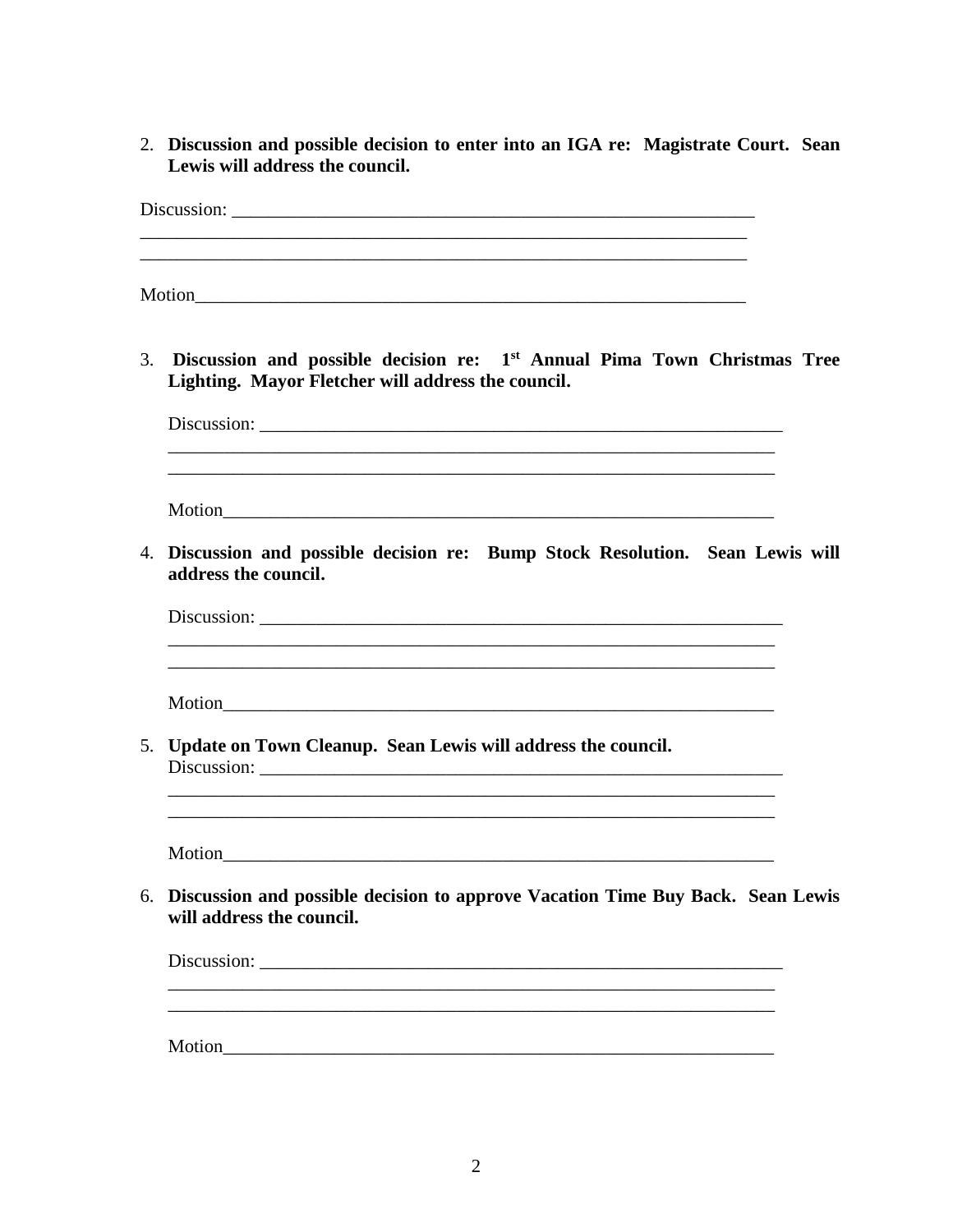**DEPARTMENT BUSINESS:**

CITY SERVICES

PUBLIC WORKS

**SANITATION** 

EMERGENCY SERVICES

PLANNING & ZONING

## **CONSENT AGENDA:**

# MANAGER'S REPORT

FINANCIAL REPORT

BUILDING PERMIT REPORT

POLICE ACTIVITY REPORT

LIBRARY REPORT

Motion

## **DURING OR AFTER THE TOWN COUNCIL MEETING ON DECEMBER 5, 2017 THE COUNCIL MAY ADJOURN TO EXECUTIVE SESSION**

AGENDA:

- 1. Consultation/Discussion with Town Attorney for legal advice (A.R.S. 38-431.03A3) (A.R.S. 38-431-03A1)
- 2. Consultation/Discussion concerning personnel, financial and property issues.